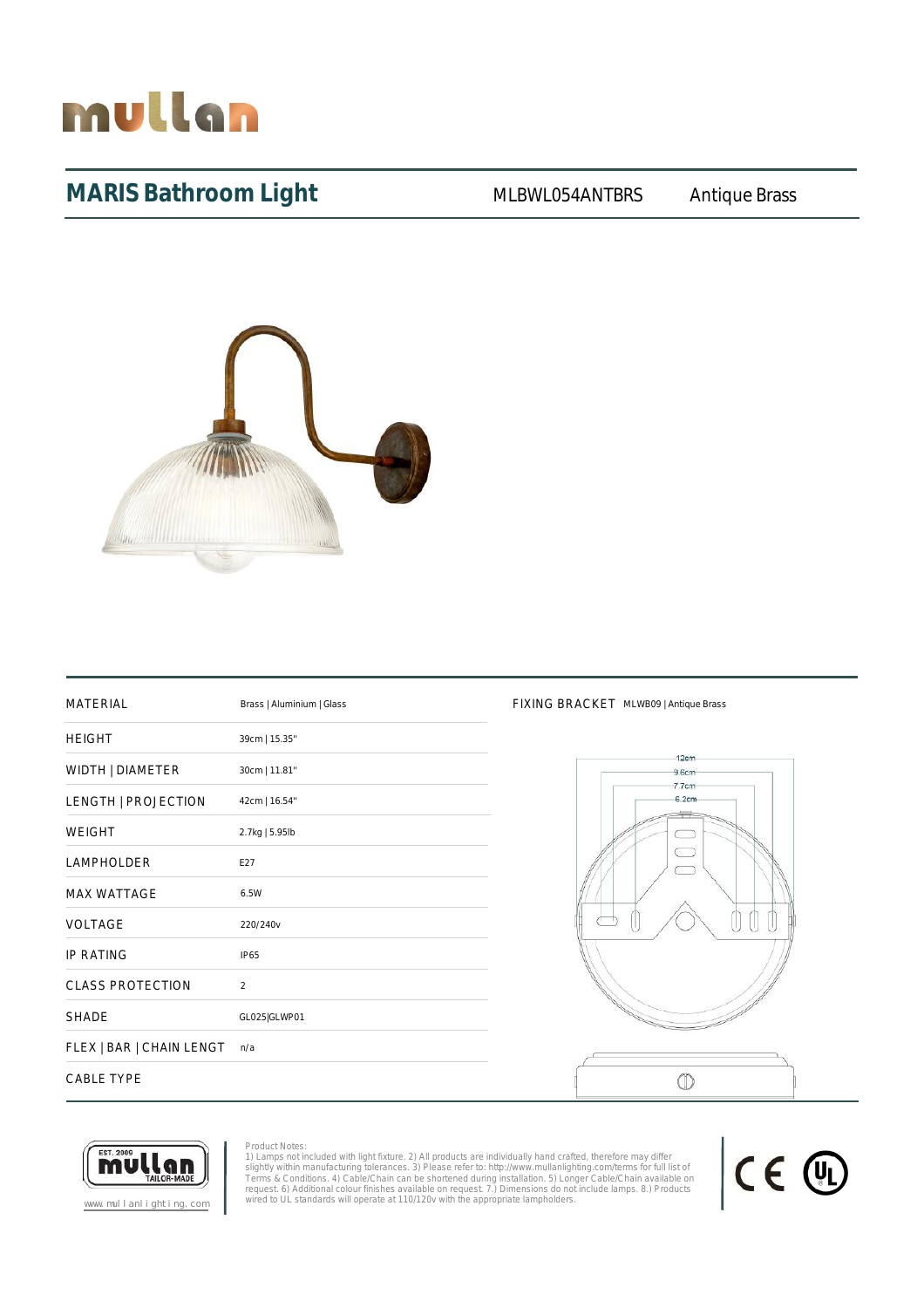# mullan

# MARIS Bathroom Light MLBWL054ANTSLV Antique Silver



| <b>MATERIAL</b>          | Brass   Aluminium   Glass |
|--------------------------|---------------------------|
| <b>HEIGHT</b>            | 39cm   15.35"             |
| WIDTH   DIAMETER         | 30cm   11.81"             |
| LENGTH   PROJECTION      | 42cm   16.54"             |
| <b>WEIGHT</b>            | 2.7kg   5.95lb            |
| <b>LAMPHOLDER</b>        | E27                       |
| <b>MAX WATTAGE</b>       | 6.5W                      |
| <b>VOLTAGE</b>           | 220/240v                  |
| <b>IP RATING</b>         | <b>IP65</b>               |
| <b>CLASS PROTECTION</b>  | $\overline{2}$            |
| <b>SHADE</b>             | GL025 GLWP01              |
| FLEX   BAR   CHAIN LENGT | n/a                       |
| <b>CABLE TYPE</b>        |                           |

#### FIXING BRACKET MLWB09 | Antique Silver





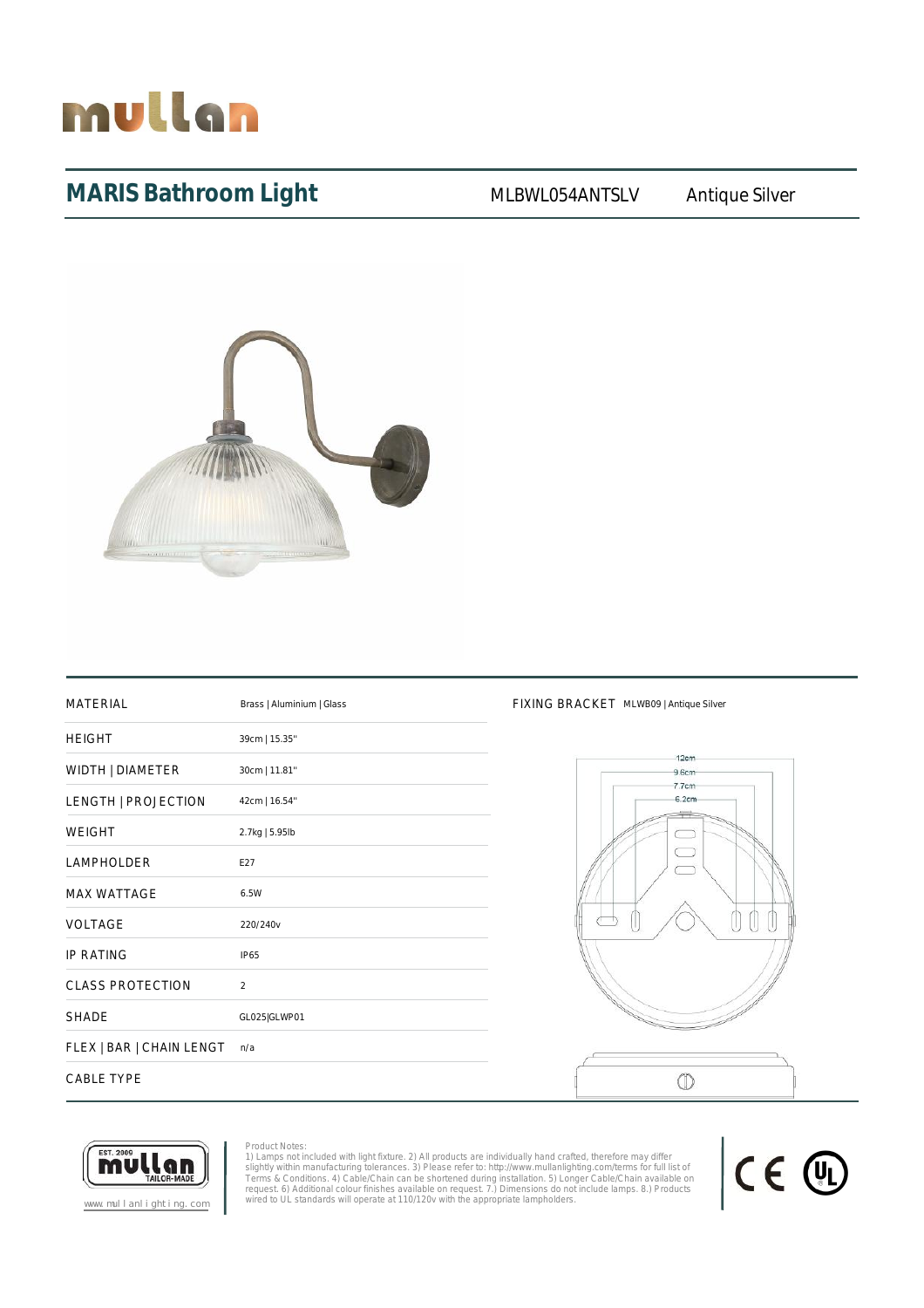# mullan

# MARIS Bathroom Light MARIS Bathroom Light



| <b>MATERIAL</b>          | Brass   Aluminium   Glass |
|--------------------------|---------------------------|
| <b>HEIGHT</b>            | 39cm   15.35"             |
| WIDTH   DIAMETER         | 30cm   11.81"             |
| LENGTH   PROJECTION      | 42cm   16.54"             |
| <b>WEIGHT</b>            | 2.7kg   5.95lb            |
| <b>LAMPHOLDER</b>        | E27                       |
| <b>MAX WATTAGE</b>       | 6.5W                      |
| VOLTAGE                  | 220/240v                  |
| <b>IP RATING</b>         | <b>IP65</b>               |
| <b>CLASS PROTECTION</b>  | $\overline{2}$            |
| <b>SHADE</b>             | GL025 GLWP01              |
| FLEX   BAR   CHAIN LENGT | n/a                       |
| <b>CABLE TYPE</b>        |                           |

### FIXING BRACKET MLWB09 | Natural Brass





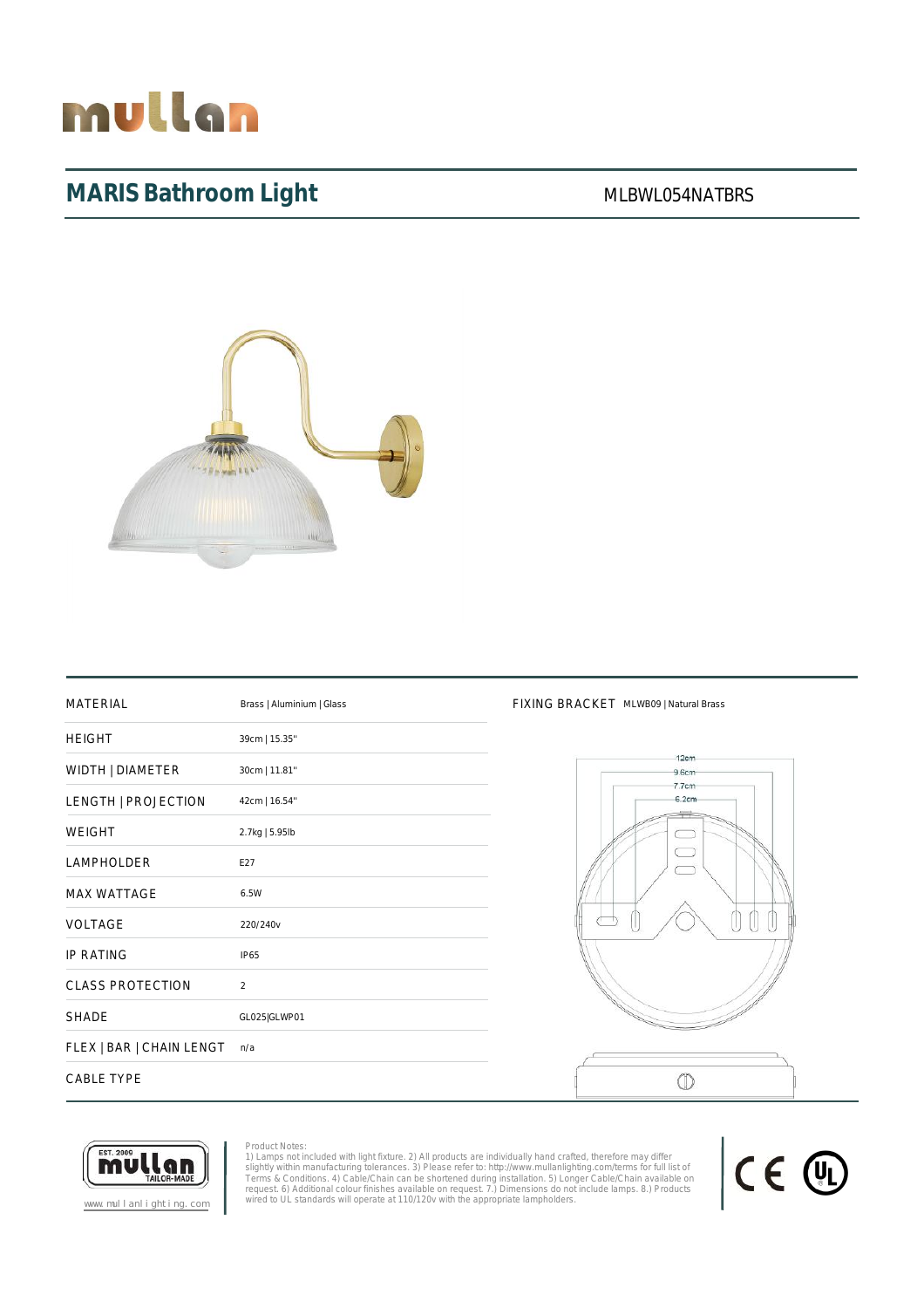

# **MARIS Bathroom Light** MLBWL054PCMBK Matt Black



| <b>MATERIAL</b>          | Brass   Aluminium   Glass |
|--------------------------|---------------------------|
| <b>HEIGHT</b>            | 39cm   15.35"             |
| WIDTH   DIAMETER         | 30cm   11.81"             |
| LENGTH   PROJECTION      | 42cm   16.54"             |
| <b>WEIGHT</b>            | 2.7kg   5.95lb            |
| <b>LAMPHOLDER</b>        | E27                       |
| <b>MAX WATTAGE</b>       | 6.5W                      |
| VOLTAGE                  | 220/240v                  |
| <b>IP RATING</b>         | <b>IP65</b>               |
| <b>CLASS PROTECTION</b>  | $\mathfrak{D}$            |
| <b>SHADE</b>             | GL025 GLWP01              |
| FLEX   BAR   CHAIN LENGT | n/a                       |
| <b>CABLE TYPE</b>        |                           |

#### FIXING BRACKET MLWB09 | Matt Black





Product Notes: 1) Lamps not included with light fixture. 2) All products are individually hand crafted, therefore may differ<br>slightly within manufacturing tolerances. 3) Please refer to: http://www.mullanlighting.com/terms for full list

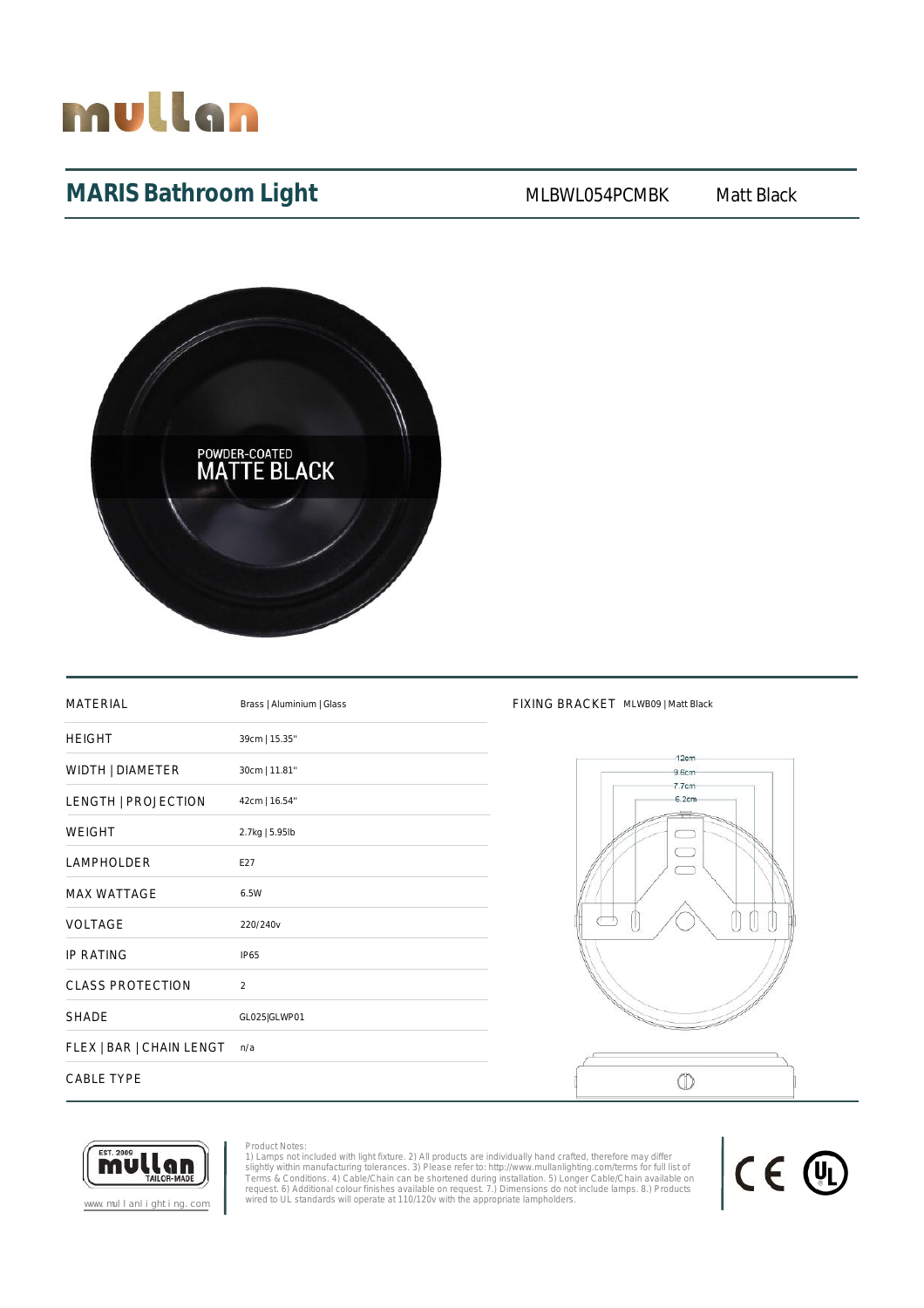

# MARIS Bathroom Light MLBWL054PCWTE White



| <b>MATERIAL</b>          | Brass   Aluminium   Glass |
|--------------------------|---------------------------|
| <b>HEIGHT</b>            | 39cm   15.35"             |
| WIDTH   DIAMETER         | 30cm   11.81"             |
| LENGTH   PROJECTION      | 42cm   16.54"             |
| <b>WEIGHT</b>            | 2.7kg   5.95lb            |
| <b>LAMPHOLDER</b>        | E27                       |
| <b>MAX WATTAGE</b>       | 6.5W                      |
| <b>VOLTAGE</b>           | 220/240v                  |
| <b>IP RATING</b>         | IP65                      |
| <b>CLASS PROTECTION</b>  | $\overline{2}$            |
| <b>SHADE</b>             | GL025 GLWP01              |
| FLEX   BAR   CHAIN LENGT | n/a                       |
| <b>CABLE TYPE</b>        |                           |

#### FIXING BRACKET MLWB09 | White





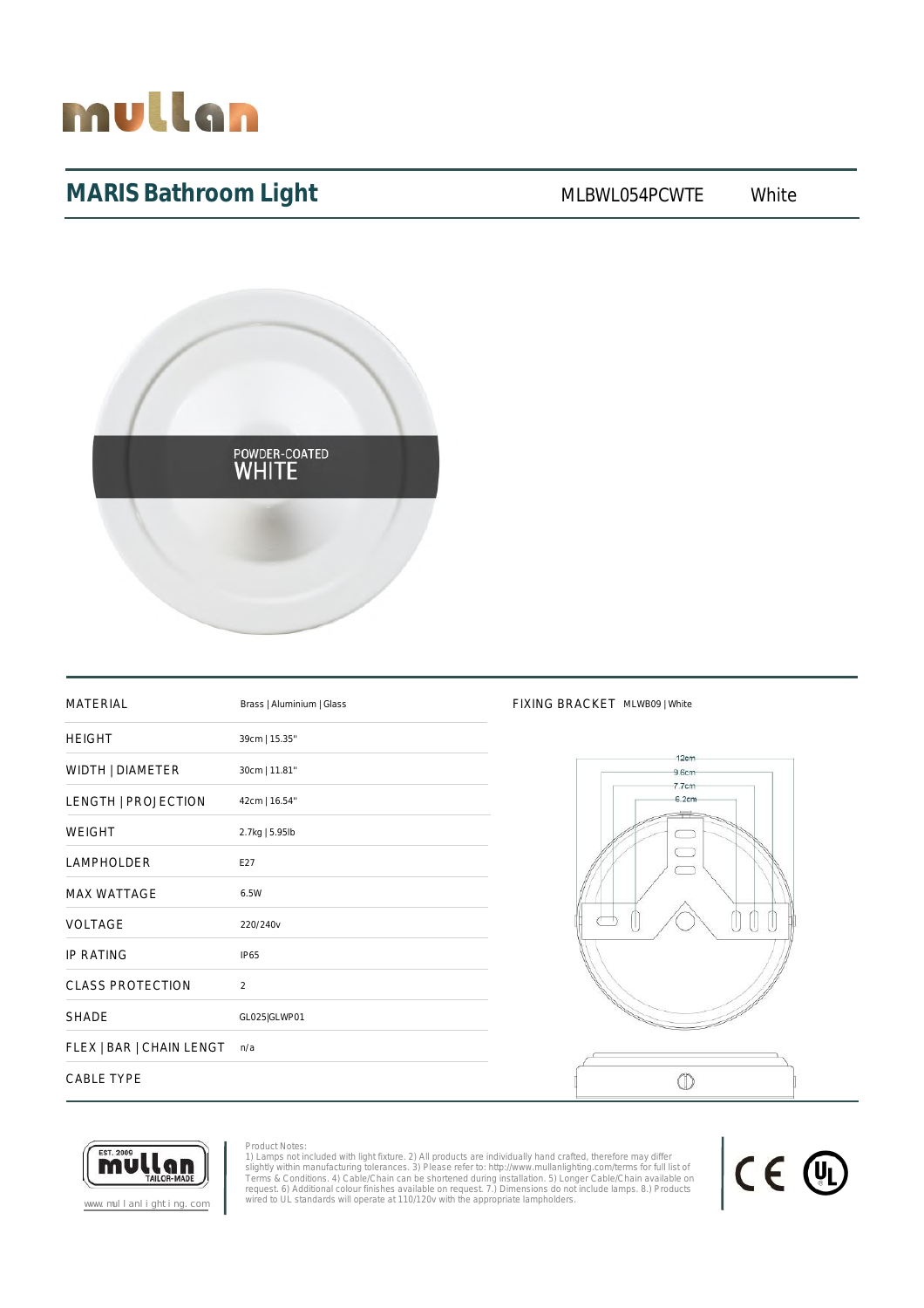

## MARIS Bathroom Light MLBWL054POLBRS Polished Brass



| <b>MATERIAL</b>          | Brass   Aluminium   Glass |
|--------------------------|---------------------------|
| <b>HEIGHT</b>            | 39cm   15.35"             |
| WIDTH   DIAMETER         | 30cm   11.81"             |
| LENGTH   PROJECTION      | 42cm   16.54"             |
| <b>WEIGHT</b>            | 2.7kg   5.95lb            |
| <b>LAMPHOLDER</b>        | E27                       |
| <b>MAX WATTAGE</b>       | 6.5W                      |
| <b>VOLTAGE</b>           | 220/240v                  |
| <b>IP RATING</b>         | <b>IP65</b>               |
| <b>CLASS PROTECTION</b>  | $\mathfrak{D}$            |
| <b>SHADE</b>             | GL025 GLWP01              |
| FLEX   BAR   CHAIN LENGT | n/a                       |
| <b>CABLE TYPE</b>        |                           |

#### FIXING BRACKET MLWB09 | Polished Brass



CE 4